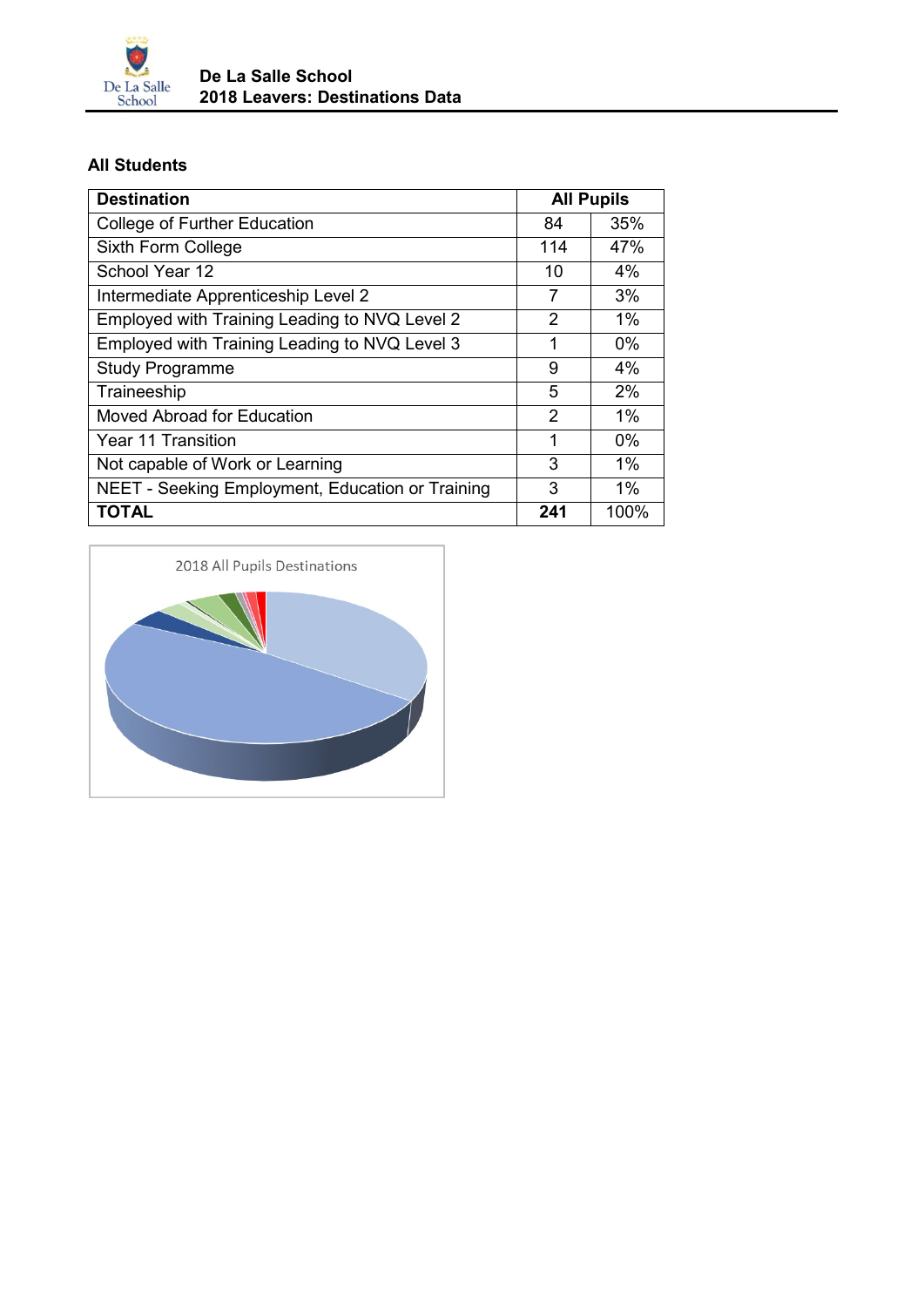## **Disadvantaged Students**

| <b>Destination</b>                               | <b>DA</b>      | Non-DA         | <b>DA</b> | <b>Non-DA</b> |
|--------------------------------------------------|----------------|----------------|-----------|---------------|
| College of Further Education                     | 21             | 63             | 45%       | 32%           |
| Sixth Form College                               | 14             | 100            | 30%       | 52%           |
| School Year 12                                   |                | 10             |           | 5%            |
| Intermediate Apprenticeship Level 2              | 1              | 6              | 2%        | 3%            |
| Employed with Training Leading to NVQ Level 2    |                |                | 2%        | 1%            |
| Employed with Training Leading to NVQ Level 3    |                |                |           | $1\%$         |
| <b>Study Programme</b>                           | 3              | 6              | 6%        | 3%            |
| Traineeship                                      | 3              | $\overline{2}$ | 6%        | $1\%$         |
| Moved Abroad for Education                       |                | 2              |           | $1\%$         |
| Year 11 Transition                               |                | 4              |           | $1\%$         |
| Not capable of Work or Learning                  | $\overline{2}$ |                | 4%        | $1\%$         |
| NEET - Seeking Employment, Education or Training | 2              |                | 4%        | $1\%$         |
| <b>TOTAL</b>                                     | 47             | 194            | 100%      | 100%          |





## Disadvantaged students with high prior attainment

| <b>Destination</b>                               | <b>DA HA</b> |      |
|--------------------------------------------------|--------------|------|
| <b>College of Further Education</b>              |              | 44%  |
| Sixth Form College                               |              | 44%  |
| Employed with Training Leading to NVQ Level 2    |              | 6%   |
| NEET - Seeking Employment, Education or Training |              | 6%   |
| <b>TOTAL</b>                                     | 16           | 100% |